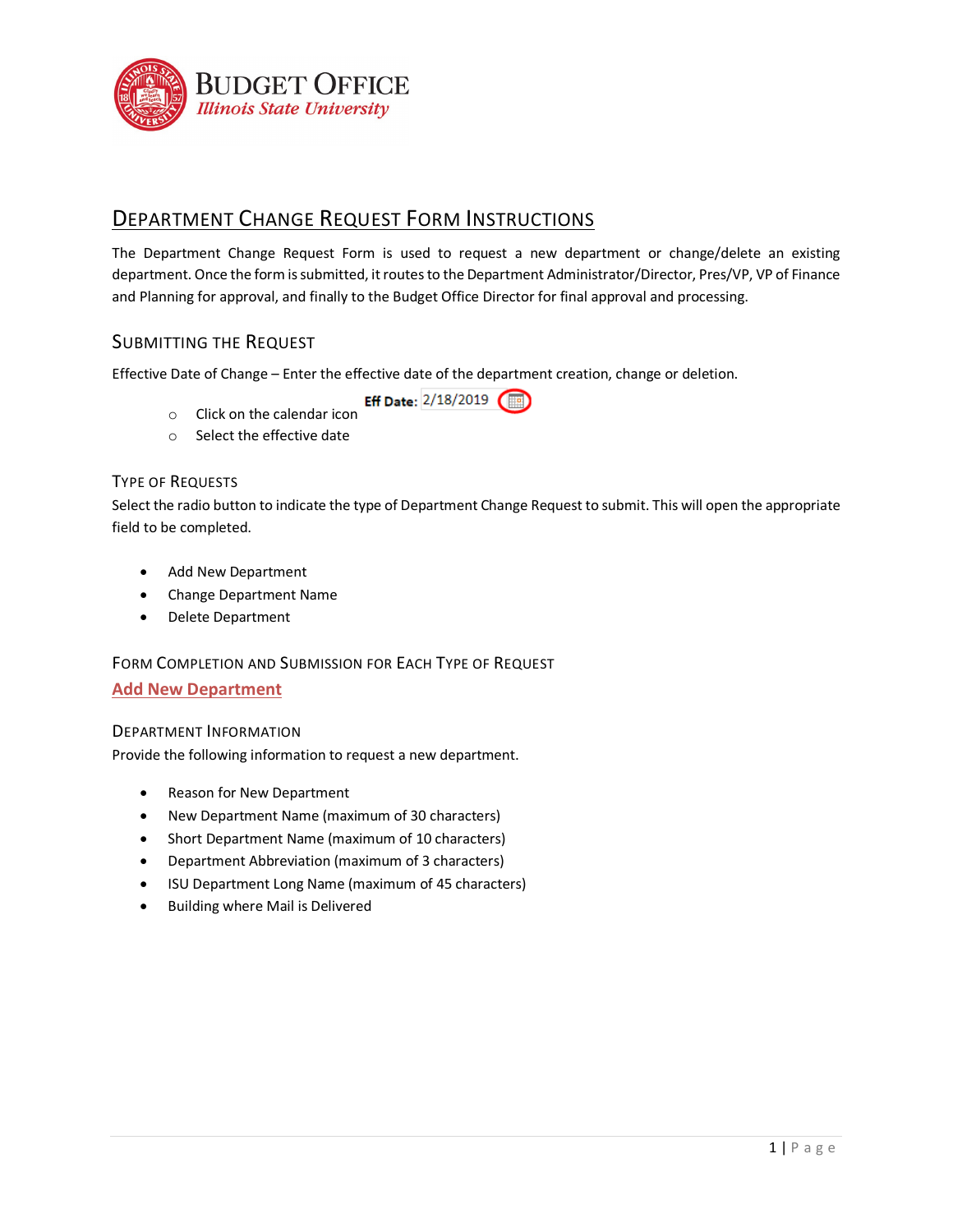

| <b>Department Change</b>                                                                                    |                                                                                |                                    |  |  |
|-------------------------------------------------------------------------------------------------------------|--------------------------------------------------------------------------------|------------------------------------|--|--|
| This form is used to request a new department, change the name of a department, or delete a department. For |                                                                                |                                    |  |  |
|                                                                                                             | questions regarding this form, contact Amanda Hendrix at amhendr@ilstu.edu.    |                                    |  |  |
|                                                                                                             | For help with this form, view the Department Change Request Form Instructions. |                                    |  |  |
| <b>Effective Date of Change:</b>                                                                            | 胆                                                                              |                                    |  |  |
| Add New Department                                                                                          | Change Department Name                                                         | <b>Delete Department</b>           |  |  |
| <b>Department Information</b>                                                                               |                                                                                |                                    |  |  |
| <b>Reason for New</b><br>Department:                                                                        |                                                                                |                                    |  |  |
| <b>Department Name:</b>                                                                                     |                                                                                | $\frac{1}{\mathbf{r}}$ Max 30 Char |  |  |
| <b>Short Department</b><br>Name:                                                                            | * Max 10 Char                                                                  |                                    |  |  |
| <b>Department</b><br>Abbreviation:                                                                          | * Max 3 Char                                                                   |                                    |  |  |
| <b>ISU Department Long</b><br>Name:                                                                         |                                                                                | Max 45 Char                        |  |  |
| <b>Building Where Mail is</b><br>Delivered:                                                                 |                                                                                | Max 25 Char                        |  |  |

- Mail code
	- o Department will use an existing mail code
		- **Enter current mail code**
	- o A new mail code is requested (pending approval by Mail Services)
		- **Enter Proposed Department Mailing Title**

| Mail Code: | mail code  | $\vee$ Department will use an existing $\Box$ A new mail code is requested (Pending Approval) |
|------------|------------|-----------------------------------------------------------------------------------------------|
|            | Mail Code: |                                                                                               |

| Mail Code:                                   | mail code | Department will use an existing M A new mail code is requested (Pending Approval) |
|----------------------------------------------|-----------|-----------------------------------------------------------------------------------|
| <b>Proposed Department Mailing</b><br>Title: |           |                                                                                   |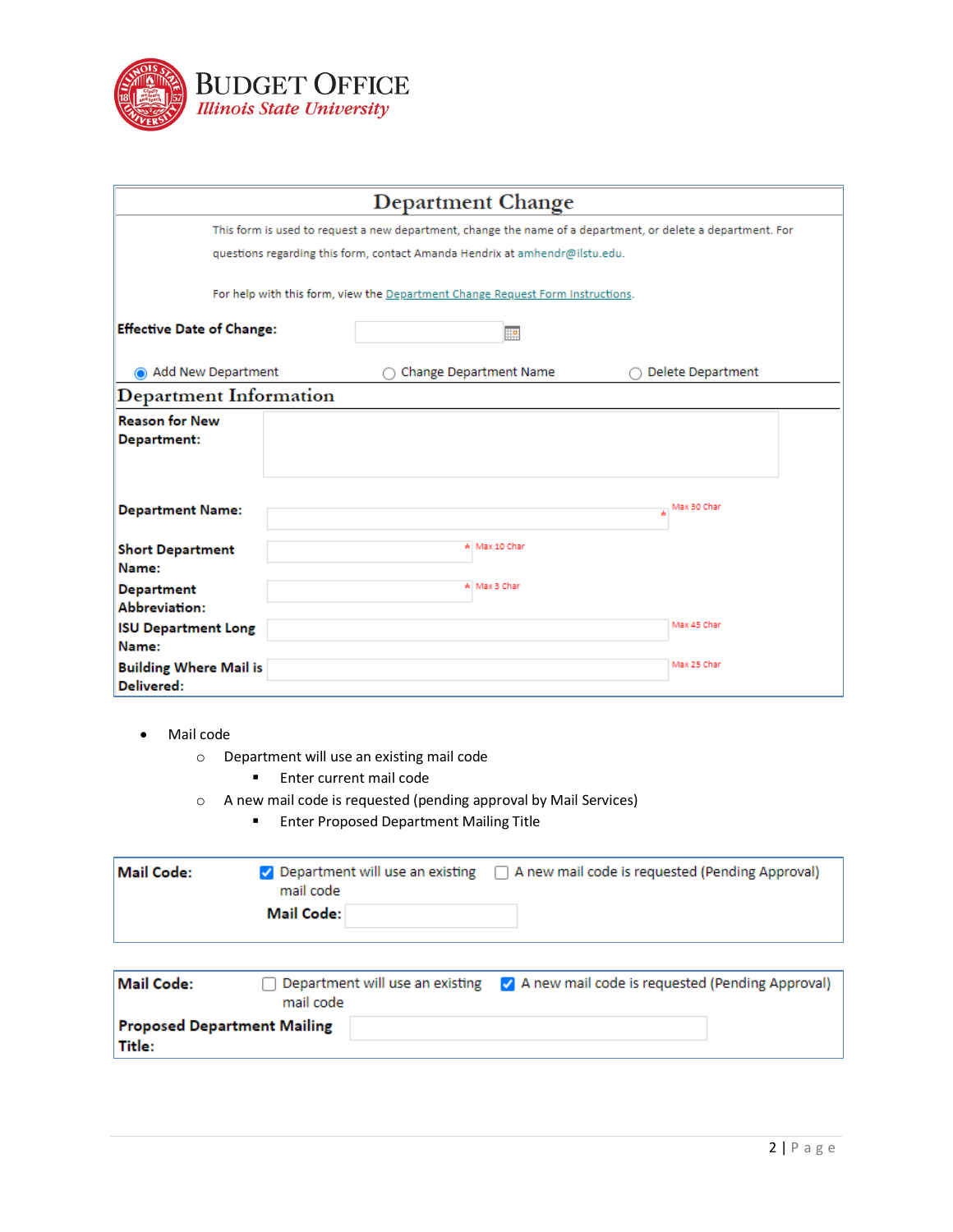

### NEW GR ACCOUNT NEEDED

Request a GR account for the new department by clicking the "New GR Account Needed" checkbox and providing the following information. (At submission a New GR Account request form will be created and will move through the that approval process.)

Budget Officer (required): Type name of employee who will act as the Budget Officer for the new agency account being requested. Type name into field (Last name, First name) or use one of the "lookups" as follows…

| <b>Budget Officer:</b>     |  |
|----------------------------|--|
| <b>Budget Officer UID:</b> |  |

- 1. Enter the employee's ULID and click the icon. or
- 2. Click on the  $\overline{\mathbb{B}}$  icon and do the following:
	- o Type the employee's last name in the "Find" field and click "Enter"
	- o Select the appropriate employee from the list returned
	- o Click "OK"

| Select People              |                     |                                                       |                            |
|----------------------------|---------------------|-------------------------------------------------------|----------------------------|
|                            |                     |                                                       |                            |
| Find Langdon               |                     | <b>List View</b><br>×                                 |                            |
|                            | <b>Display Name</b> | <b>E-mail Address</b>                                 | <b>Title</b>               |
| All Search Results (4)     |                     | Langdon, Bridget bmlangd@ilstu.edu Admissions and Red |                            |
| All Users (0)              |                     | Langdon, Jeremy jalangd@ilstu.edu                     | Lab Animal Care Su         |
| All Users (per Tenant) (0) | Langdon, Kerri      | kalangd@ilstu.edu                                     | Graduate                   |
| Ja Tenant (4)              | Langdon, Janis      | jlangd@ilstu.edu                                      | <b>Business Administra</b> |
| La material House (A)      |                     |                                                       |                            |

Budget Officer UID: Type the Budget Officer's UID (begins with "8", must be nine digits)

Title of Account: Provide the title for the new account. This is limited to 27 characters.

Account Purpose: Provide a brief but thorough description of how the account will be utilized.

How Budget Established: Is the budget for the new account being transferred from an existing GR account or will the account be centrally funded? Select appropriate response.

Expenditures: List the types of expenditures that will be posted to the new account (i.e. personnel (list employee classes), travel, supplies, conference registration, etc.).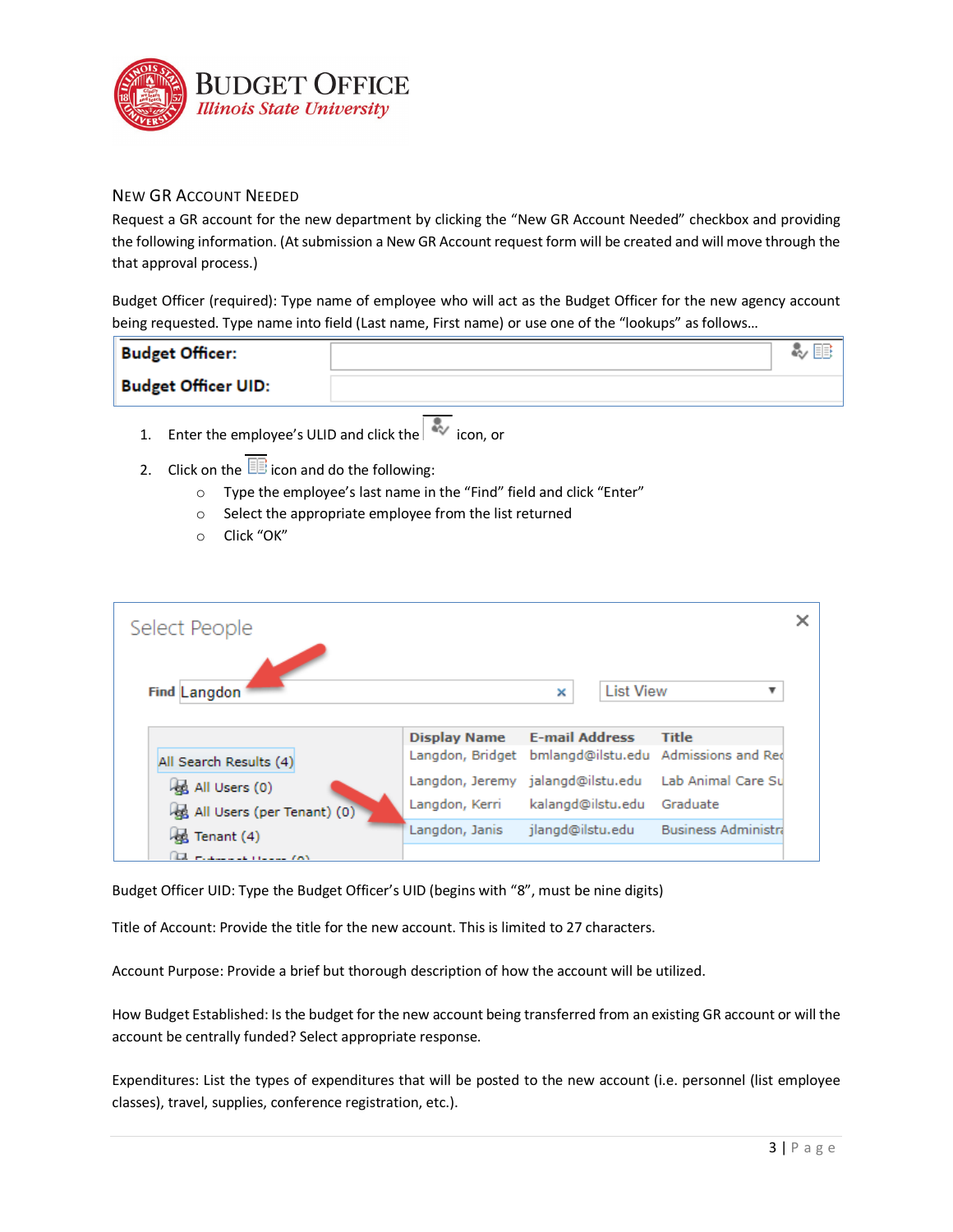

Object Codes Needed: List the expenditure object codes needed (i.e. 991120 – Personnel, 991200 – Contractual, 991300 – Commodities, etc.).

| Title of Account:                    | New GR Account                                       |  |  |
|--------------------------------------|------------------------------------------------------|--|--|
| <b>Account Purpose:</b>              | Brief, thorough description of account use           |  |  |
| <b>How Budget is</b><br>Established: | <b>Transfer from Existing Account</b><br>$\check{ }$ |  |  |
| <b>Expenditures:</b>                 | AP, CS Exempt, Contractual, Commodities              |  |  |
| <b>Object Codes Needed:</b>          | 991120, 991200, 991300                               |  |  |

Additional Comments: Provide any additional information that will be helpful in the decision to approve the new account request.

### **Change Department Name**

#### DEPARTMENT INFORMATION

Provide the following information to request a department name change.

- Current Department Name select from drop-down list
- PeopleSoft Department Number auto-populated based on Current Department Name selected
- New Department Name (maximum 30 characters)
- Reason for Change
- Department Abbreviation (maximum 3 characters)
- Short Department Name (maximum 10 characters)
- ISU Department Long Name (maximum 45 characters)
- Mailing Code
- Is Change to delivery building/mailing title needed? (checkbox)
	- o Building where mail is delivered
	- o Proposed department mailing title (maximum 25 characters)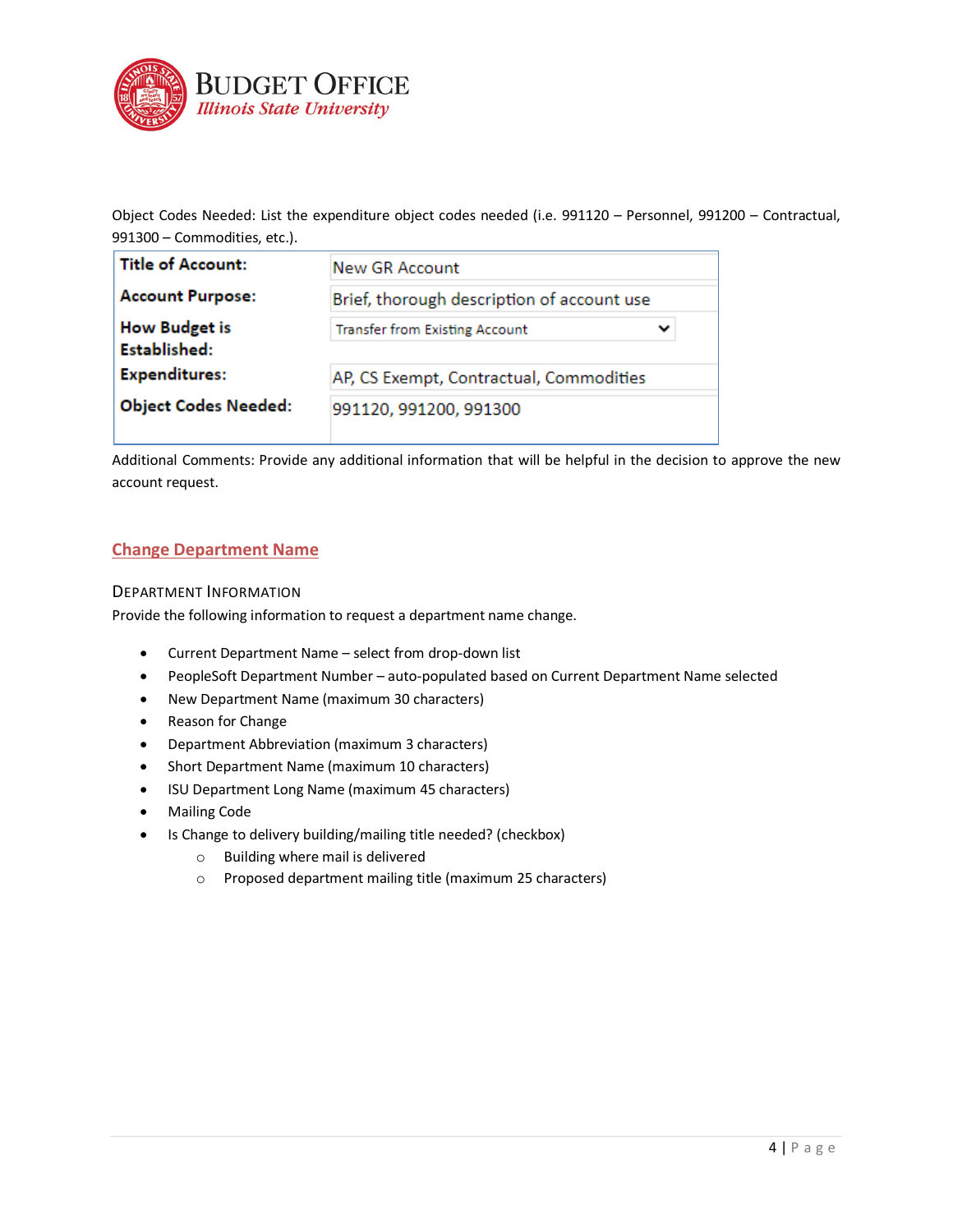

|                                                      |                                                           | Department Change |                   |                   |
|------------------------------------------------------|-----------------------------------------------------------|-------------------|-------------------|-------------------|
| <b>Effective Date of Change:</b>                     |                                                           | #0                |                   |                   |
| Add New Department                                   | • Change Department Name                                  |                   |                   | Delete Department |
| Department Information                               |                                                           |                   |                   |                   |
| <b>Current Department Name:</b>                      |                                                           |                   | $\star$ $\bullet$ |                   |
| <b>PeopleSoft Department</b><br>Number:              |                                                           |                   |                   |                   |
| <b>New Department Name:</b>                          |                                                           |                   |                   | Max 30 Char       |
| <b>Reason for Change:</b>                            |                                                           |                   |                   |                   |
| <b>Department Abbreviation:</b>                      |                                                           | Max 3 Char        |                   |                   |
| <b>Short Department Name:</b>                        |                                                           | Max 10 Char       |                   |                   |
| <b>ISU Department Long Name:</b>                     |                                                           |                   |                   | Max 45 Char       |
| <b>Mailing Code:</b>                                 |                                                           |                   |                   |                   |
| Is change to delivery building/mailing title needed? | $\blacktriangledown$<br>Building where mail is delivered: |                   |                   |                   |
|                                                      | Proposed department mailing title:                        |                   |                   | Max 25 Char       |

# **Delete Department**

#### DEPARTMENT INFORMATION

Provide the following information to request the deletion of a department.

- Current Department Name select from drop-down list
- PeopleSoft Department Number auto-populated based on Current Department Name selected
- Reason for Deletion

| Department Change                    |                        |                     |  |  |
|--------------------------------------|------------------------|---------------------|--|--|
| <b>Effective Date of Change:</b>     | 諆                      |                     |  |  |
| Add New Department                   | Change Department Name | • Delete Department |  |  |
| Department Information               |                        |                     |  |  |
| <b>Current Department Name:</b>      |                        | *.                  |  |  |
| <b>PeopleSoft Department Number:</b> |                        |                     |  |  |
| <b>Reason for Deletion:</b>          |                        |                     |  |  |
|                                      |                        |                     |  |  |
|                                      |                        |                     |  |  |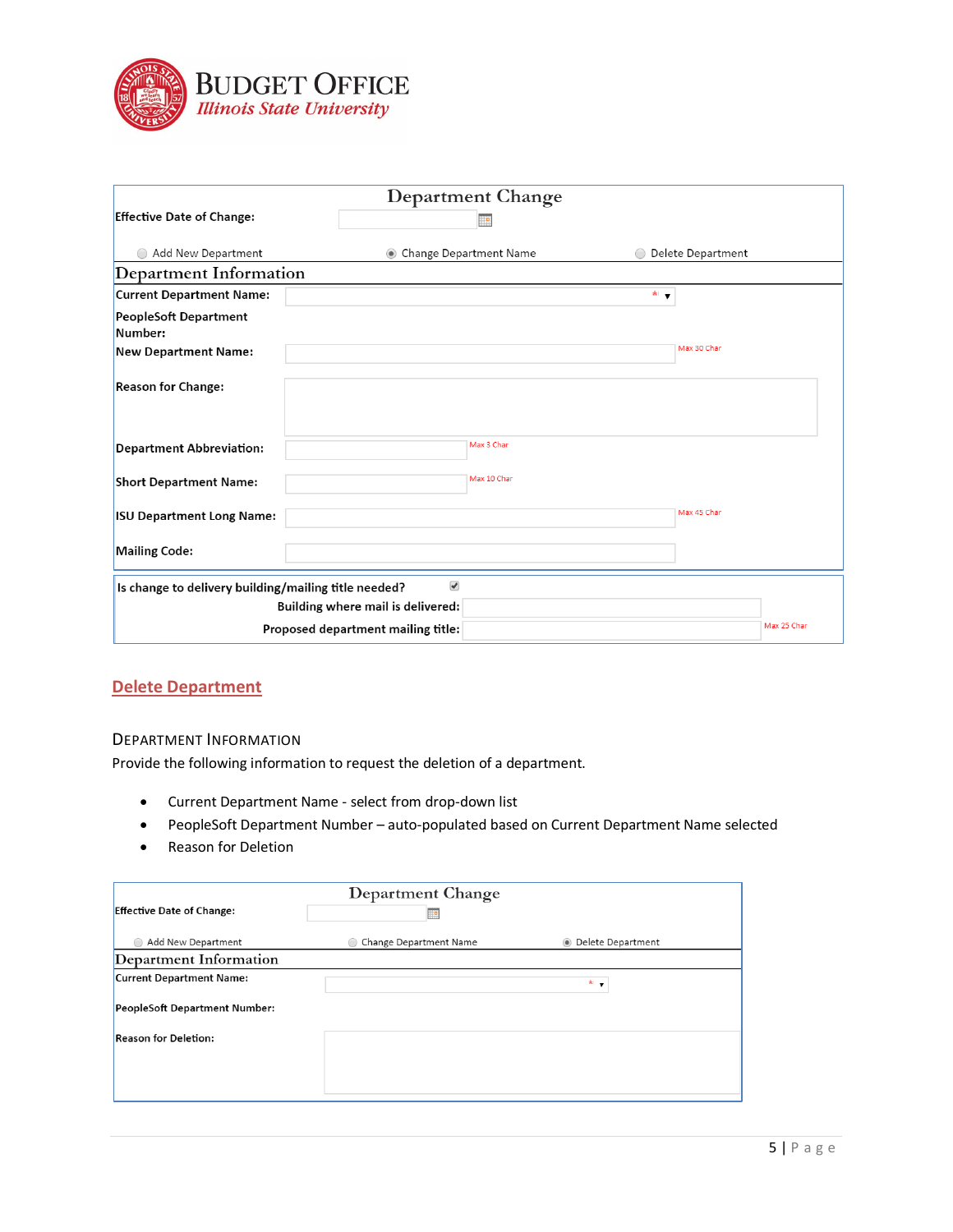

# ADDITIONAL COMMENTS

Provide additional comments related to the department request, as needed.

| <b>Additional Comments</b> |  |  |
|----------------------------|--|--|
|                            |  |  |
|                            |  |  |
|                            |  |  |

## **AUTHORIZATION**

Department Administrator/Director:

| Authorization                      |                                        |    |
|------------------------------------|----------------------------------------|----|
| Department Administrator/Director: | Hendrix, Amanda;                       | 多国 |
|                                    | <b>Person To Provide Next Approval</b> |    |

- 3. Enter the Department Administrator/Director's ULID and click the icon, or
- 4. Type the Department Administrator/Director's name as "Last name, First name", or
- 5. Click on the  $\overline{\mathbb{B}}$  icon and do the following:
	- o Type the employee's last name in the "Find" field and click "Enter"
	- o Select the appropriate employee from the list returned
	- o Click "OK"

| Select People              |                     |   |                       |                                  |
|----------------------------|---------------------|---|-----------------------|----------------------------------|
| Find Hendrix               |                     | × | <b>List View</b>      |                                  |
|                            | <b>Display Name</b> |   | <b>E-mail Address</b> | <b>Title</b>                     |
| All Search Results (8)     | Hendrix, Ben        |   | bhendr5@ilstu.edu     | IT Support Ass                   |
| All Users (0)              | Hendrix, Taylor     |   | tnhendr@ilstu.edu     |                                  |
| All Users (per Tenant) (0) | Hendrix, Dominic    |   | djhend3@ilstu.edu     | <b>Junior</b>                    |
| Tenant (8)                 | Hendrix, Alaina     |   | ajhend2@ilstu.edu     | Freshman                         |
| Extranet Users (0)         | Hendrix, Joe        |   |                       | jkhendr3@ilstu.edu Business Admi |
| Federated Directory (0)    | Hendrix, Amanda     |   |                       | amhendr@ilstu.edu University Bud |
|                            |                     |   |                       |                                  |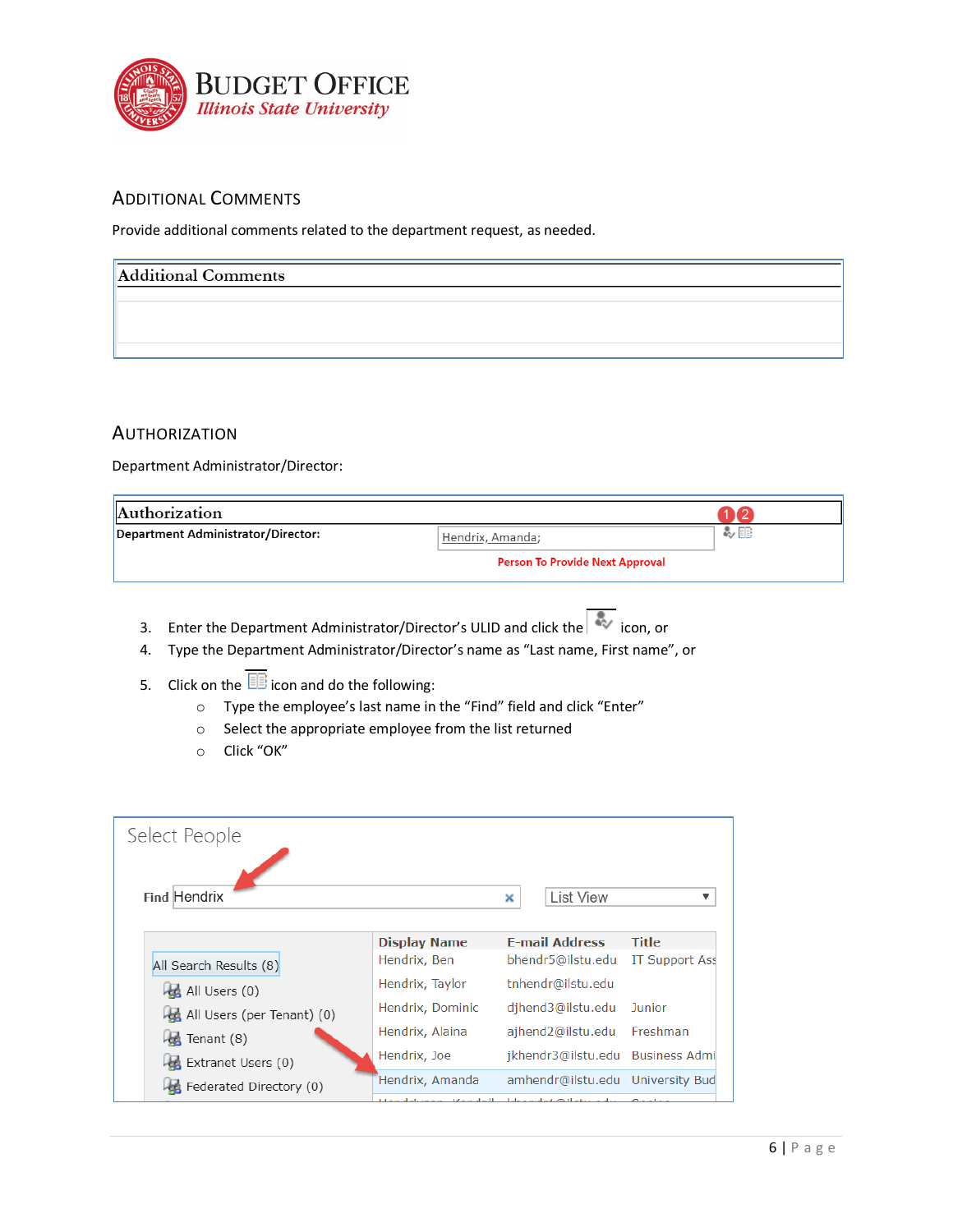

| $\blacksquare$ I certify that the information above is accurate and I am<br>authorized to submit this request for review/approval. |        |
|------------------------------------------------------------------------------------------------------------------------------------|--------|
| Langdon, Janis                                                                                                                     | Submit |

Save: If you would like to leave the form and come back to it later for completion and submission, click the "Save" button.

Submit: Once the form has been completed, check the "I certify that the information above…" box. This will make the "Submit" button available for use.

The request is sent for approval by the Department Administrator/Director.

Subsequent approvals by the VP/Pres, VP of Finance and Planning, and Budget Office Director must also be provided. The request will be forwarded for each subsequent approval.

Once the necessary approvals have been submitted, the request will be processed by the Budget Office Director.

Once the request is processed, the original submitter will receive an email to indicate that the request has been completed.

### REQUIRED EDITS AFTER SUBMISSION

If any of the approvers determine that the request cannot be processed as submitted, they will "reject" the submission. Comments regarding the necessary edits can be provided and will be included in the "audit trail" at the bottom of the form. The request is sent back to the original submitter for correction/re-submission or cancellation.

The original submitter will receive a system-generated email indicating the request has been rejected. Using the link in the email, open the My Budget Office Forms Dashboard. The rejected request will be listed in the "Pending My Approval" section. Click the "edit" symbol for that request to re-open the form.

To re-submit:

- Enter necessary edits.
- Re-submit the request by once again selecting "I certify that I have the authority…" and click the "Submit" button.
- The request will move through the approval process again. Once all approvals have been provided, the request will be processed.

To cancel:

• If the request is no longer needed, you may cancel it. Select the appropriate checkbox and click the "Submit" button. The request will no longer be processed.